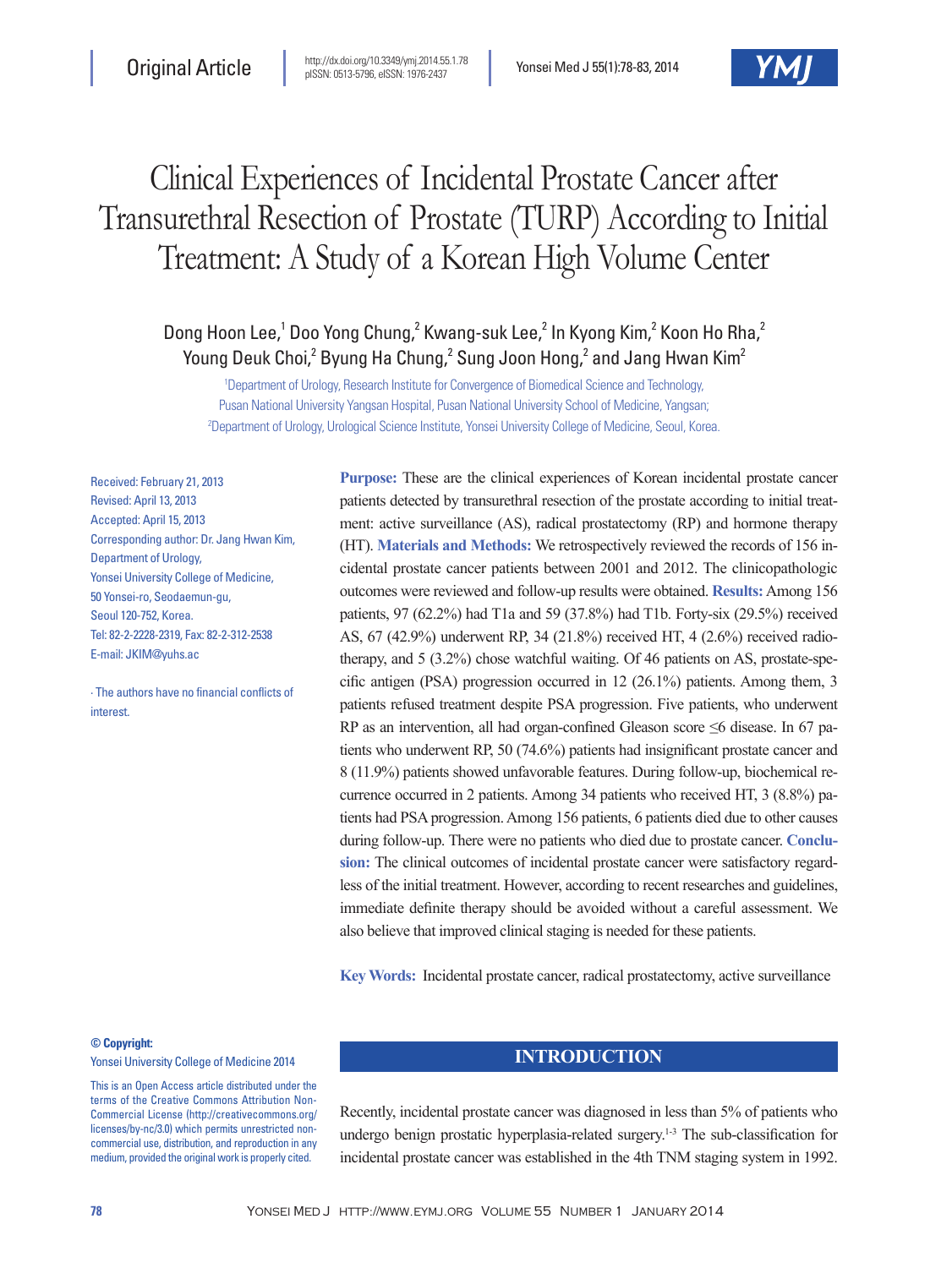This classification was the result of several studies that found that patients with incidental prostate cancer had different oncological outcomes according to the percentage of cancer in the resected prostate after transurethral resection of the prostate (TURP); this sub-classification is still applied in the present day.4,5 However, recent study reported that classification according to a volume threshold of 5% tumor involvement is not an independent prognostic factor for prostate cancer prognosis.<sup>6</sup> Another study reported that no residual tumor is present after radical prostatectomy (RP) in incidental prostate cancer patients regardless of the incidental prostate cancer stage.<sup>7</sup> Thus, there is still a controversy regarding which treatment is appropriate in cases of incidental detection of prostate cancer.

In our institute, several incidental prostate cancer patients were followed up, and their different clinical results were analyzed according to the initial treatment modalities. Here, we present the clinical experiences of these patients and discuss which treatment was the most appropriate.

# **MATERIALS AND METHODS**

We retrospectively reviewed the records of 156 patients who had prostate cancer, detected incidentally during TURP, between 2001 and 2012. We excluded patients with positive prostate biopsy in simultaneous TURP and prostate biopsy, even if there were prostate cancer chips in the TURP specimens. Clinical stage was determined according to a volume threshold of 5% tumor involvement after TURP. We collected clinical and pathological parameters, including age, prostate-specific antigen (PSA) before/after TURP, prostate volume, resected prostate volume after TURP, Gleason score at TURP, clinical stage, and the initial treatment type. We also collected overall survival data.

We stratified the patients into three groups according to their main initial treatment: active surveillance (AS), RP, or hormone therapy (HT). For the AS group, we collected information about the period of AS, PSA progression status, intervention status during follow-up, the reason for intervention on AS, and the type of intervention. We defined PSA progression as a doubling of the serum total PSA level in comparison with the post-TURP PSA. In the case of the RP group, we collected information about the pathologic stage, postoperative Gleason score, extracapsular extension (ECE), seminal vesicle invasion (SVI), perineural invasion, lymphovascular invasion, tumor volume, surgical margin

status, the proportion of insignificant prostate cancer, the proportion of unfavorable disease, and biochemical recurrence (BCR) status. We defined insignificant prostate cancer as organ-confined Gleason ≤6 disease with a tumor volume of  $\leq 0.5$  cm<sup>3</sup>, and unfavorable disease as prostate cancer with ECE and/or SVI and/or a postoperative Gleason score of ≥8. BCR was defined as a sustained increase in serum total PSA level of  $\geq$ 0.2 ng/mL. In the HT group, we collected information regarding PSA progression according to the type of hormone therapy. In this group, we defined PSA progression as a sustained increase in serum total PSA levels of  $\geq$ 0.4 ng/mL.

We compared the clinical and pathological characteristics of each group using the chi-square test for categorical variables and ANOVA for continuous variables. All statistical analyses were performed using SPSS version 18.0 (SPSS Inc., Chicago, IL, USA).

## **RESULTS**

We identified 156 incidental prostate cancer patients at our institute. The baseline patient characteristics are shown in Table 1. In total, 97 (62.2%) patients were stage T1a and 59 (37.8%) were T1b. The average PSA before TURP was

#### **Table 1.** Baseline Patient Characteristics

| No. of patients              | 156             |
|------------------------------|-----------------|
| Age                          | $69.5 \pm 6.4$  |
| Prostate volume              | 43.7±24.9       |
| PSA before TURP              | $4.57 + 4.24$   |
| <b>PSA after TURP</b>        | $1.43 \pm 1.66$ |
| Resected prostate volume     | $13.4 \pm 11.9$ |
| Gleason score at TURP $(\%)$ |                 |
| $2 - 5$                      | 47(30.1)        |
| 6                            | 80(51.3)        |
| 7                            | 22(14.1)        |
| $8 - 10$                     | 7(4.5)          |
| Clinical stage (%)           |                 |
| cT1a                         | 97(62.2)        |
| cT1b                         | 59 (37.8)       |
| Initial treatment $(\%)$     |                 |
| Active surveillance          | 46 (29.5)       |
| Watchful waiting             | 5(3.2)          |
| Radical prostatectomy        | 67(42.9)        |
| Hormone therapy              | 34(21.8)        |
| Radiotherapy                 | 4(2.6)          |
| Mean follow-up period        | $40.0 \pm 26.5$ |

PSA, prostate-specific antigen; TURP, transurethral resection of the prostate.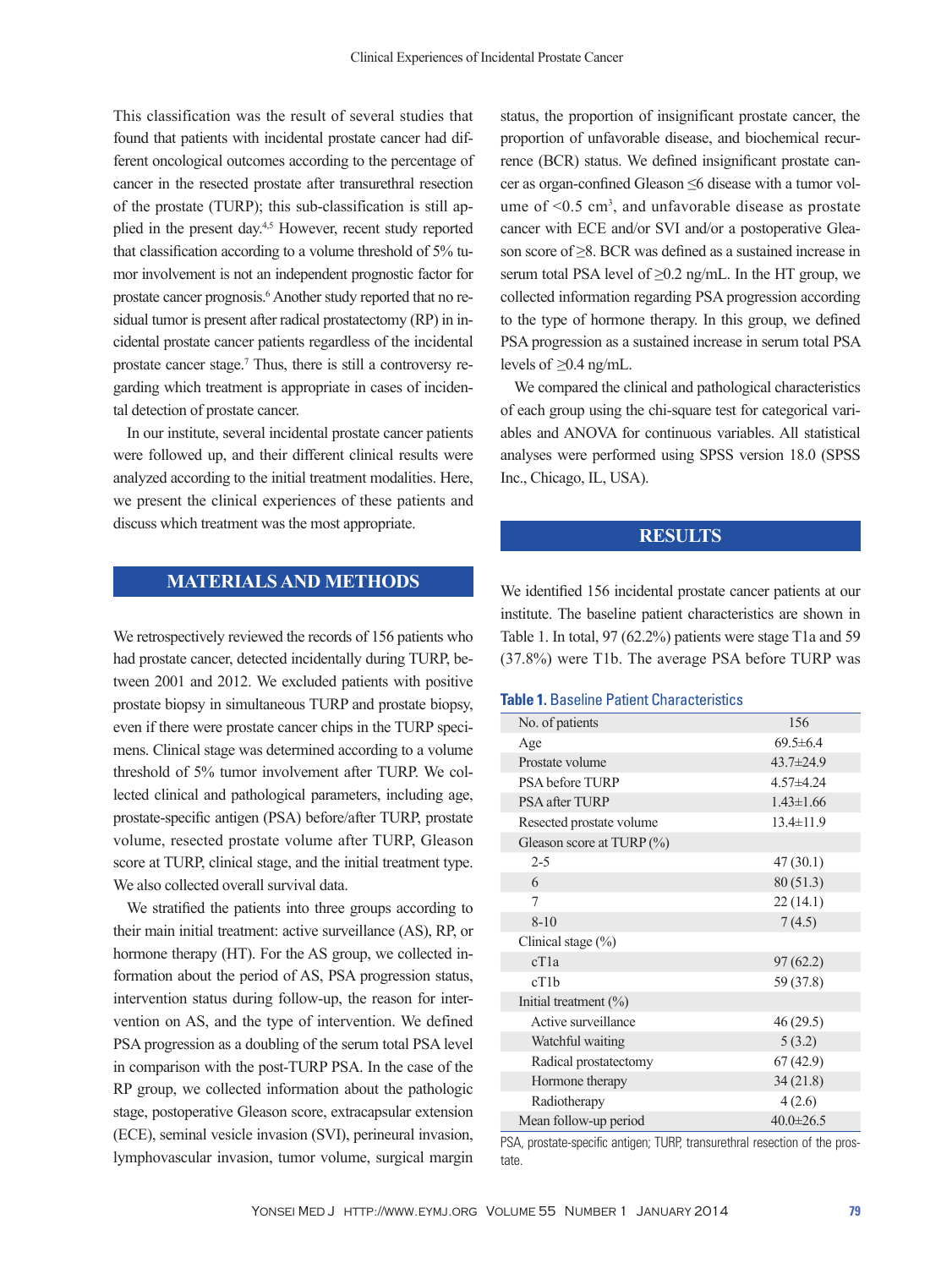|                              | AS group        | RP group        | HT group        | $p$ value |
|------------------------------|-----------------|-----------------|-----------------|-----------|
| No. of patients              | 46              | 67              | 34              |           |
| Age                          | $69.9 \pm 6.4$  | $66.2{\pm}4.7$  | $70.9 \pm 5.7$  | < 0.001   |
| Mean follow-up period        | $41 \pm 28.1$   | $44.4 \pm 25.5$ | $37.0 \pm 21.3$ | 0.325     |
| Prostate volume              | $42.1 \pm 22.3$ | $42.3 \pm 22.1$ | $50.3 \pm 33.6$ | 0.305     |
| PSA before TURP              | $4.07 \pm 2.89$ | $4.52 \pm 3.67$ | $4.20\pm4.00$   | 0.783     |
| <b>PSA after TURP</b>        | $1.42 \pm 1.31$ | $1.55 \pm 1.49$ | $1.15 \pm 2.36$ | 0.598     |
| Resected prostate volume     | $13.4 \pm 10.5$ | $12.8 \pm 11.6$ | $14.1 \pm 14.3$ | 0.886     |
| Gleason score at TURP $(\%)$ |                 |                 |                 | 0.031     |
| $2 - 5$                      | 21(45.7)        | 14(20.9)        | 9(26.5)         |           |
| 6                            | 23(50.0)        | 38(56.7)        | 17(50.0)        |           |
| 7                            | 2(4.3)          | 12(17.9)        | 5(14.7)         |           |
| $8 - 10$                     | 0(0.0)          | 3(4.5)          | 3(8.8)          |           |
| Clinical stage $(\% )$       |                 |                 |                 | 0.037     |
| cT1a                         | 36(78.3)        | 37(55.2)        | 19(55.9)        |           |
| cT1b                         | 10(21.7)        | 30(44.8)        | 15(44.1)        |           |

| Table 2. Comparison of the Clinicopathological Outcomes of Patients with Incidental Prostate Cancer According to Treatment |  |  |
|----------------------------------------------------------------------------------------------------------------------------|--|--|
|                                                                                                                            |  |  |

AS, active surveillance; RP, radical prostatectomy; HT, hormone therapy; PSA, prostate-specific antigen; TURP, transurethral resection of the prostate.

#### **Table 3.** Clinical Results of Patients with Incidental Prostate Cancer Who Received Active Surveillance

| No. of patients                      | 46              |
|--------------------------------------|-----------------|
| Mean PSA at the last follow-up of AS | $1.61 \pm 1.35$ |
| PSA progression during AS period     | 12              |
| cT1a                                 | 6               |
| cT1b                                 | 6               |
| Result of AS program                 |                 |
| Maintenance of AS                    | 28              |
| Intervention                         | 14              |
| Follow-up loss                       | $\overline{4}$  |
| Death during follow-up               | 1               |
| Reason for intervention              |                 |
| PSA progression                      | 9               |
| Patients preference                  | 5               |
| Type of intervention                 |                 |
| RP                                   | 5               |
| HТ                                   | 9               |

AS, active surveillance; RP, radical prostatectomy; HT, hormone therapy; PSA, prostate-specific antigen.

4.57±4.24 ng/mL and 1.43±1.66 ng/mL after TURP. Among them, 46 (29.5%) patients received AS, 67 (42.9%) patients underwent RP, 34 (21.8%) received HT, 4 (2.6%) received radiotherapy (RT), and 5 (3.2%) chose watchful waiting (WW). Among those who chose WW, 2 patients were of advanced age and 3 patients had other pathologically proven malignancies. Four patients chose RT because they refused RP. Of these 156 incidental prostate cancer patients, 6 patients died of other causes during follow-up and there were no patients who died due to prostate cancer.

We compared clinicopathologic characteristics according

to initial treatment (Table 2). There were no statistical differences between initial treatment and follow-up period, PSA before TURP, prostate volume, or resected prostate volume after TURP. However, the mean age of the RP group was younger than that of other groups  $(p<0.001)$ . Gleason score at TURP and clinical stage were statistically different between the AS group and other groups (*p*=0.031 and *p*= 0.037, respectively).

# **Active surveillance group**

The clinical results of the patients who received AS are shown in Table 3. In the AS group, 27 (65.2%) patients continued in the AS program, 14 (23.9%) received interventions, and 1 patients died from other causes. Twelve (26.1%) patients exhibited PSA progression during AS. Among these, 3 patients refused to receive any treatment despite PSA progression and 9 patients received treatment for PSA progression. Finally, out of 14 patients who received intervention, 5 patients were treated because of patient preference, even though there was no evidence of disease progression. Among the patients who received intervention, 5 patients underwent RP and 9 patients received HT. Among the patients who chose RP for intervention, 2 patients had insignificant prostate cancer and other 3 patients had organ-confined disease with a Gleason score of ≤6.

#### **Radical prostatectomy group**

The pathologic outcomes after RP are listed in Table 4. In total, 21 of 67 (31.3%) patients had no residual prostate cancer. The average tumor volume was 0.42±0.91 (range: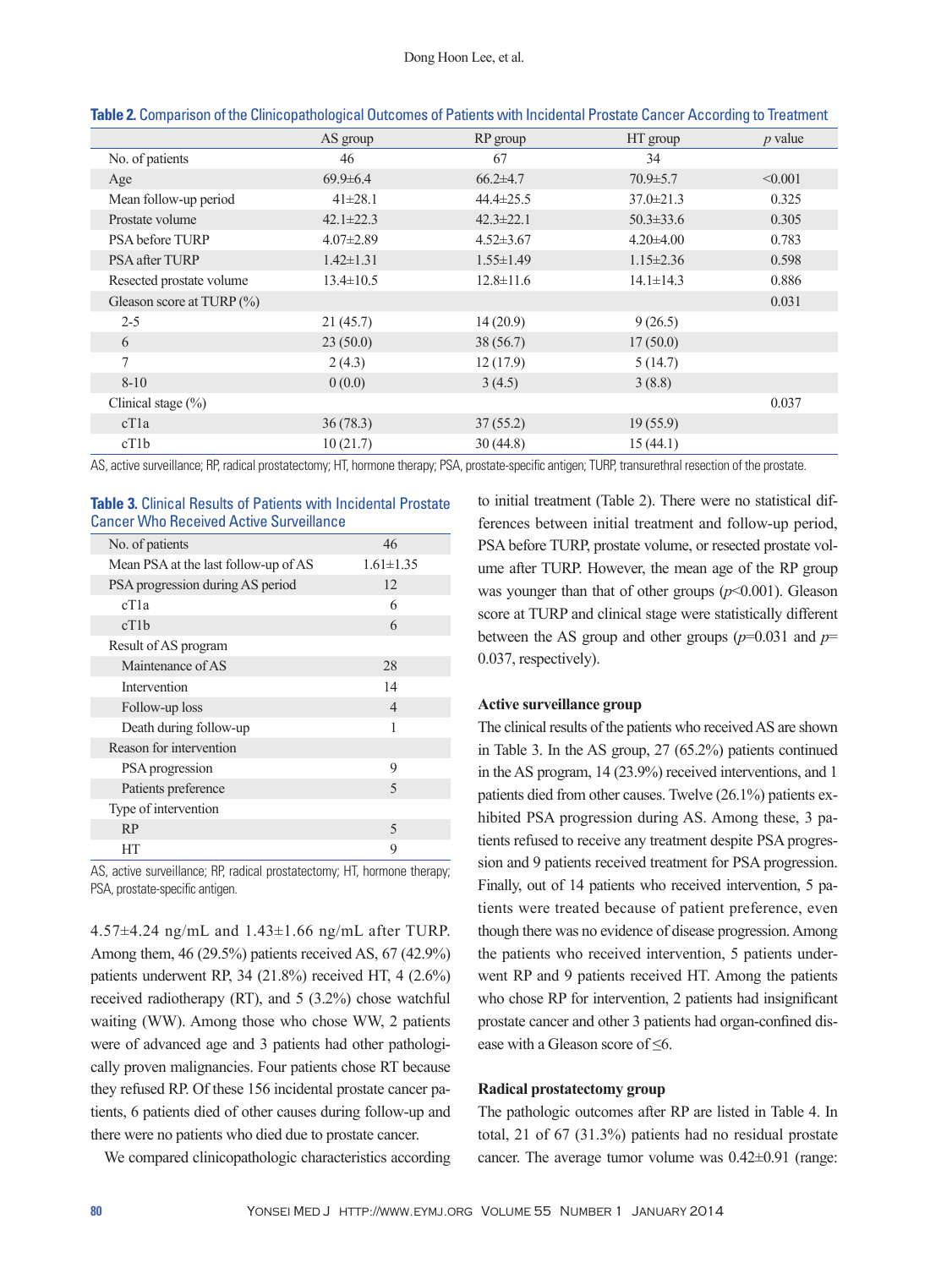0-5.6). Fifty (74.6%) patients had insignificant prostate cancer. Among these, 30 patients were clinical stage T1a and 20 patients were clinical stage T1b. Eight (11.9%) patients had unfavorable features. Among these, 3 patients were clinical stage T1a and 5 patients were clinical stage T1b. During follow-up, biochemical recurrence occurred in 2 patients.

#### **Hormone therapy group**

Among the 34 patients who received HT, 9 (26.5%) patients received luteinizing hormone-releasing hormone agonists, 6 (17.6%) patients received anti-androgen (AA) monotherapy, and 19 (55.9%) patients received maximal androgen blockage (MAB). Three patients demonstrated PSA progression over 0.4 ng/mL. Among them, 1 patient received MAB and 2 patients received AA monotherapy. Among the HT group, 4 patients died from non-prostate cancer causes during follow-up (Table 5).

#### **Overall survival of incidental prostate cancer patients**

Among 156 patients, a total of 6 (3.8%) patients died during follow-up. One patient on AS died due to cerebral hemorrhage, while another on WW died due to pancreatic malignancy. Among the remaining 4 patients on HT, 2 patients died due to aging, 1 patient due to liver malignancy and another due to congestive heart failure. During follow-up, no patients died due to prostate cancer.

# **DISCUSSION**

Recent studies have shown that the rate of incidental prostate cancer discovery has decreased in the PSA era. Jones, et al.<sup>8</sup> reported that the incidence of incidental prostate cancer has significantly decreased in comparison to the rate from the pre-PSA era. They also reported that the most significant drop was in cases of clinical stage T1b. Andrèn, et al.<sup>9</sup> reported similar results in a large Swedish national study cohort. Notably, the Swedish study also reported differences in prostate-cancer-specific mortality. They reported that a significant proportion of men diagnosed with incidental prostate cancer during the last three decades died from their disease; however, prostate-cancer-specific mortality has decreased over time in the PSA era.

In fact, PSA screening has led to an increase in the diagnosis of prostate cancer by prostate biopsy. Consequently, a large proportion of prostate cancers are being diagnosed in

## **Table 4.** Pathologic Outcomes of Patients Who Underwent Radical Prostatectomy

| No. of patients                      | 67                      |
|--------------------------------------|-------------------------|
| Pathologic stage (%)                 |                         |
| pT0                                  | 21(31.3)                |
| pT2                                  | 40(58.7)                |
| pT3                                  | 6(9.0)                  |
| Postoperative Gleason score (%)      |                         |
| No residual tumor                    | 21(31.3)                |
| $\leq 6$                             | 36(53.7)                |
| $\overline{7}$                       | 7(10.5)                 |
| $8 - 10$                             | 3(4.5)                  |
| Extracapsular extension $(\%)$       | 5(7.5)                  |
| Seminal vesicle invasion (%)         | 1(1.5)                  |
| Perineular invasion (%)              | 7(10.5)                 |
| Lymphovascular invasion (%)          | 2(3.0)                  |
| Tumor volume (range)                 | $0.42 \pm 0.91$ (0-5.6) |
| Positive surgical margin (%)         | 8(11.9)                 |
| Insignificant cancer $(\%)^*$        | 50(74.6)                |
| cT <sub>1</sub> a                    | 30                      |
| cT1b                                 | 20                      |
| Unfavorable disease $(\%)^{\dagger}$ | 8(11.9)                 |
| cT1a                                 | 3                       |
| cT1b                                 | 5                       |
| Biochemical recurrence (%)           | 2(3.0)                  |
| Death during follow-up (%)           | 0(0.0)                  |

\*Tumor volume < $0.5$  cm<sup>3</sup>, organ-confined Gleason  $\leq$ 6 disease. † Extracapsular extension and/or seminal vesicle invasion and/or postoperative Gleason score ≥8.

#### **Table 5.** Clinical Outcomes of Patients Who Received Hormone Therapy

| No. of patients                   | 34       |
|-----------------------------------|----------|
| Treatment type $(\% )$            |          |
| LH-RH agonist                     | 9(26.5)  |
| AA monotherapy                    | 6(17.6)  |
| <b>MAB</b>                        | 19(55.9) |
| PSA progression $(\frac{6}{6})^*$ | 3(8.8)   |
| cT1a                              | 2        |
| cT1b                              | 1        |
| Death during follow-up $(\%)$     | 4 (11.8) |

LH-RH, luteinizing hormone-releasing hormone; AA, anti-androgen; MAB, maximal androgen blockage; PSA, prostate-specific antigen.

\*PSA progression defined as an increase of PSA level ≥0.4 ng/mL.

early stages and at younger ages, before patients exhibit lower urinary tract symptoms. In the pre-PSA era, there was a greater possibility that incidental prostate cancer would be locally advanced prostate cancer rather than 'true' incidental prostate cancer, since early detection of prostate cancer by PSA screening was not available. In addition, considering the PSA prostate biopsy strategy, simultaneous TURP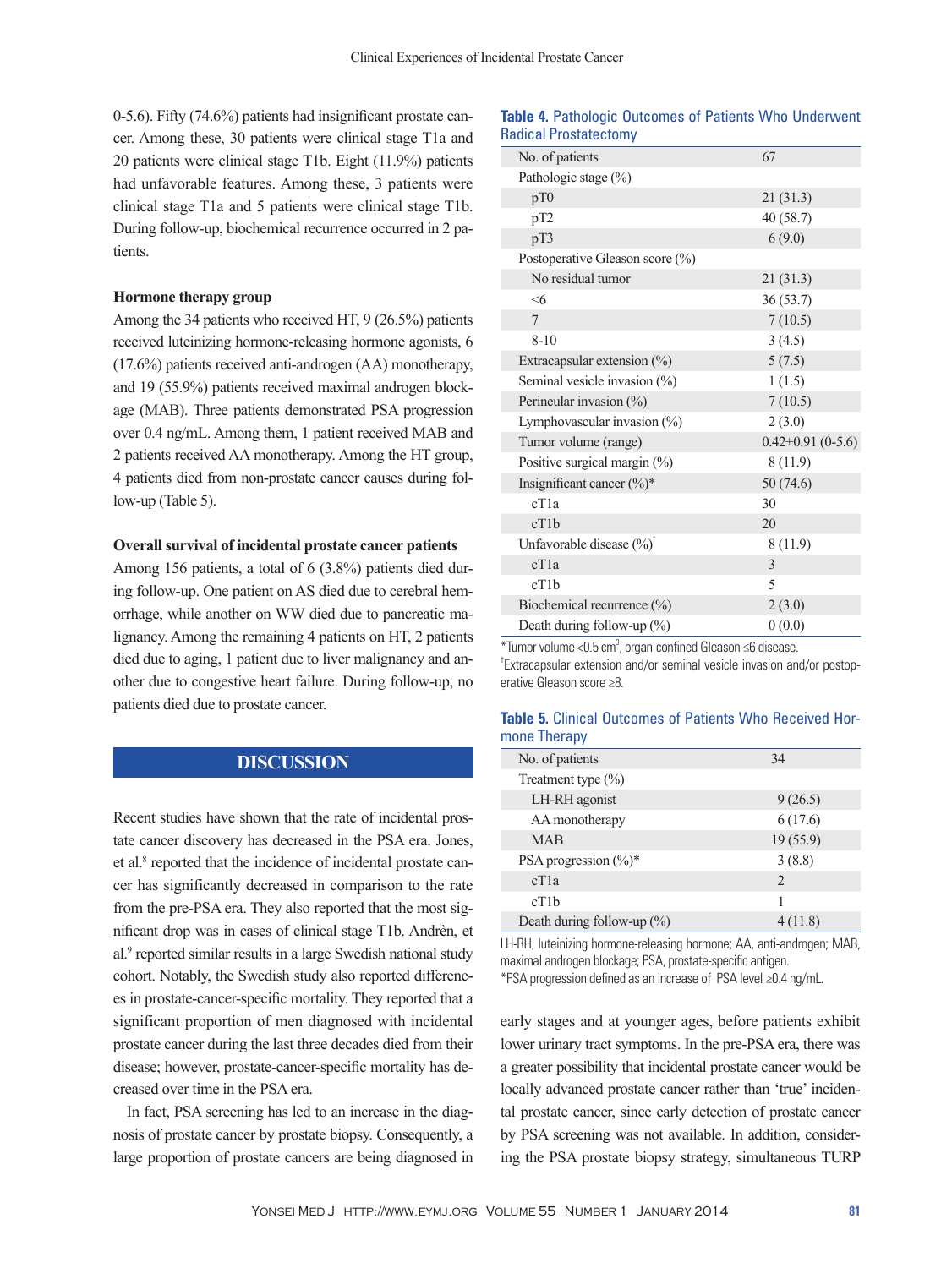and prostate biopsy are frequently performed in patients who have a higher PSA level than 4.0 ng/mL. Diagnosis of incidental prostate cancer is not made if simultaneous TURP and prostate biopsy give a positive result, even if prostate cancer is seen in TURP chips. Thus, in the PSA era, incidental prostate cancer can be diagnosed at lower PSA levels. In our study cohort, 91 patients who were tested for PSA before TURP had levels less than 4.0 ng/mL, and the remaining 65 patients had PSA levels higher than 4.0 ng/ mL. Of these 65 patients, 12 underwent core prostate biopsy and were found to have peripheral prostate cancer on biopsy. In other words, these patients were more likely to be diagnosed as cancer-free by prostate biopsy if they did not undergo TURP.

Another controversy surrounding incidental prostate cancer concerns the choice of clinical staging used to plan prostate cancer treatment. Sub-classification of incidental prostate cancer was based on a study performed 20 years ago. Although the characteristics of clinical stage T1a/T1b patients have gradually changed over the past few decades, sub-classifications are still applied without modification. The classical approach is to follow T1a patients with an active surveillance program and to treat T1b patients. European Association of Urology guidelines recommend active surveillance for stage T1a and radical prostatectomy for stage T1b patients with a life expectancy of more than 10 vears.<sup>10</sup>

Descazeaud, et al.<sup>11</sup> reported that 30 of 144 (21%) stage T1a patients experienced cancer progression during the AS period. They concluded that AS was appropriate for these patients in the PSA era. In the present study, 12 patients in the AS group showed PSA progression. Among these patients, 6 of 36 (16.7%) stage T1a patients and 6 of 10 (60%) stage T1b patients demonstrated PSA progression. Comparing the proportion of those with PSA progression according to clinical stage, clinical stage T1b patients seemed to have a greater chance of PSA progression in comparison with stage T1a patients. However, incidental prostate cancer PSA progression is questionable because no consensus definition of progression has been developed. In addition, it is unclear whether PSA progression during AS indicates disease progression in incidental prostate cancer patients. It should not be overlooked that, 5 patients in the present study, who received RP after PSA progression had organ-confined Gleason 6 disease regardless of clinical stage.

Several studies have reported that stage T1b cancer has a poorer prognosis than stage T1a.12-15 However, Magheli, et

al.<sup>6</sup> reported that a sub-classification of incidental prostate cancer was not an independent predictor of biochemical recurrence after adjustment for PSA, Gleason score, or year of surgery in patients who underwent RP. Capitanio, et al.7,16 concluded that PSA value before and after surgery and Gleason score at surgery were the only significant predictors of residual cancer after RP. Other studies have shown that the current T staging system cannot be used for accurate staging of the remnant prostate after TURP, and that clinical stage T1a/T1b based on the percentage of the resected tumor volume does not represent the status of disease progression.17 In the present study, we found no significant evidence on RP specimens to prove that clinical stage T1b patients had a worse prognosis than T1a patients, because our study cohort had a low BCR rate (3.0%). This result was similar in the HT group.

In the present study, the rate of insignificant prostate cancer, including the absence of residual prostate cancer, was higher than that in other published data.<sup>7,18</sup> We are at a loss to explain why our study cohort had more insignificant prostate cancer in comparison with other studies. Nevertheless, considering that the proportion of insignificant prostate cancer after RP is unpredictable and that there has been a wide variation shown in different studies regardless of clinical stage, RP is beginning to be an overtreatment for incidental prostate cancer in the PSA era. Accordingly, several authors have proposed steps to reduce such overtreatment. Among them, Capitanio, et al.<sup>19</sup> emphasized the importance of communication between urologists and pathologists in incidental prostate cancer management. First, pathologists should exam every TURP chip. Second, cancer extent should be measured by the percentage of chips infiltrated by cancer. They concluded that clinical and pathologic background knowledge should be shared for accurate evaluation and management.

Recently, Capitanio, et al.<sup>1,7,16</sup> concluded that the management of incidental prostate cancer should be based on the estimated probability of clinical progression compared to the relative risk of therapy and survival of the patient. They concluded that clinical stage (T1a vs. T1b), Gleason score at diagnosis and PSA values before and after TURP are the most informative variables in clinical decisions. Rajab, et al.20 suggested that the current sub-classification for incidental prostate cancer results in a substantial loss of information, and that the sub-classification of incidental prostate cancer should be changed from the present two subdivisions to four subdivisions in order to improve prognostic